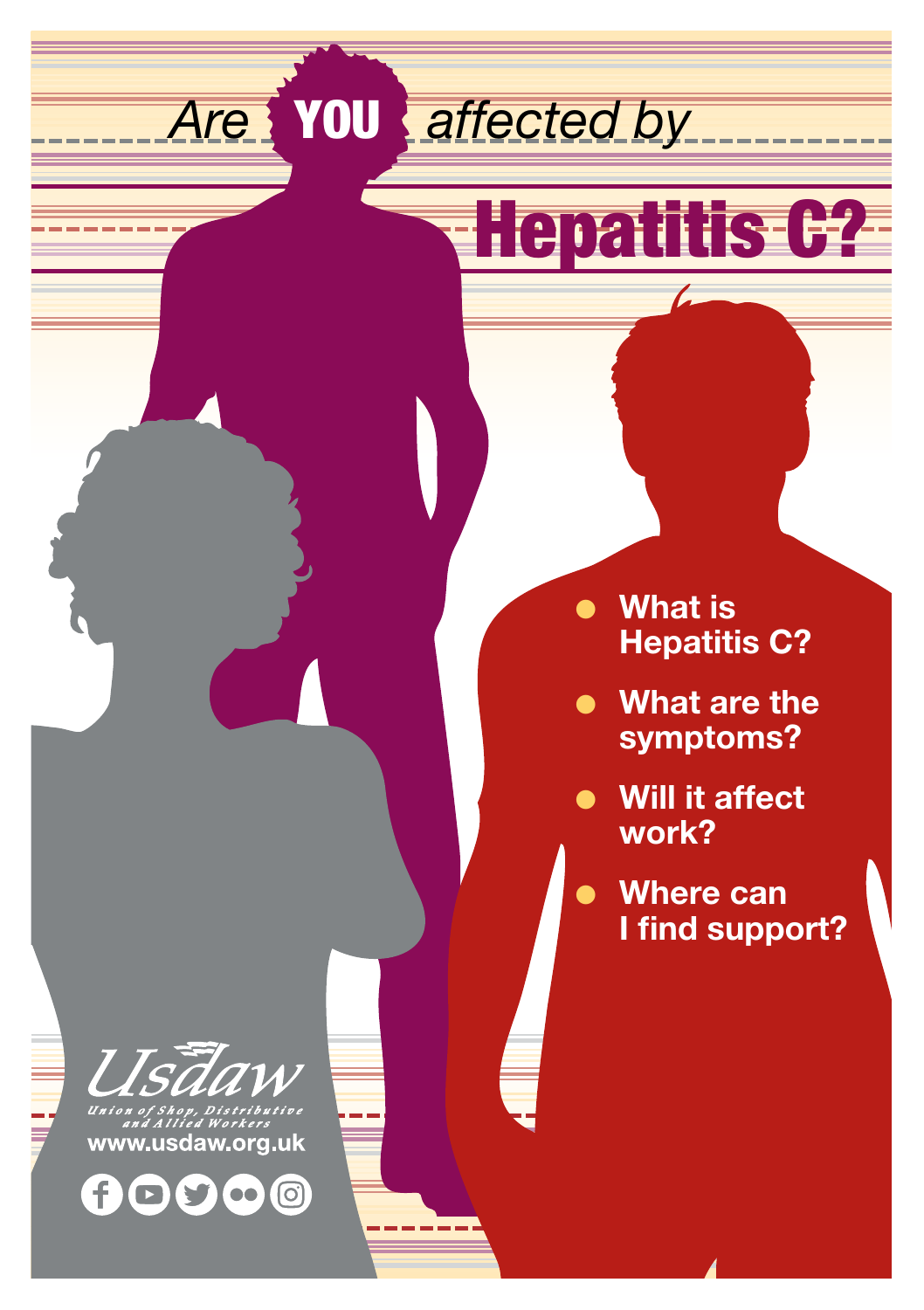## **What is Hepatitis C?**

Hepatitis C is a blood-borne virus that infects the cells of the liver. It causes inflammation and fibrosis in the liver. This can cause serious damage to the liver, and can affect the liver's ability to perform essential functions. There are two kinds of infection – acute and chronic. Acute infection lasts for the first six months and in some cases can have no noticeable symptoms at all.

In approximately 20% of cases, the virus is cleared from the body naturally and the person is no longer infected with Hepatitis C. If the person is still infected after the acute infection has passed, they will develop chronic Hepatitis C. As it is a blood-borne virus, Hepatitis C can only be transmitted by infected blood.

# **Symptoms of Hepatitis C**

Some people with acute Hepatitis C will experience a high temperature, tiredness, loss of appetite, stomach pains and nausea. For people with chronic Hepatitis C, the symptoms can vary widely but can include flu-like symptoms, chronic tiredness, headaches, depression, memory problems, mood swings and severe abdominal pain.

## **How does this affect work?**

Incidents where a person with Hepatitis C could expose another person to the virus, such as through a cut, must be dealt with under health and safety regulations. Employers have a legal obligation to protect the public, and should have a health and safety policy that deals with blood-borne viruses.

People with Hepatitis C have a legal duty to take care of their own health and safety as well as that of others who could be affected. However, there is no risk of transmission to customers or colleagues through normal work activities.

First aiders should be reassured that there are no recorded cases of Hepatitis C being transferred during mouth to mouth resuscitation, and the risk of being infected is low.

Some symptoms may be made worse by performing certain job roles, such as having a high temperature while working in a bakery, or experiencing mood swings working directly with customers. This may mean that an affected person may need to take time away from their role, or to be transferred temporarily to another department.

The symptoms can be mistaken for other illnesses, particularly with chronic Hepatitis. Before diagnosis, individuals could have high sickness levels as a result of the symptoms but will be unaware that Hepatitis C is the underlying cause.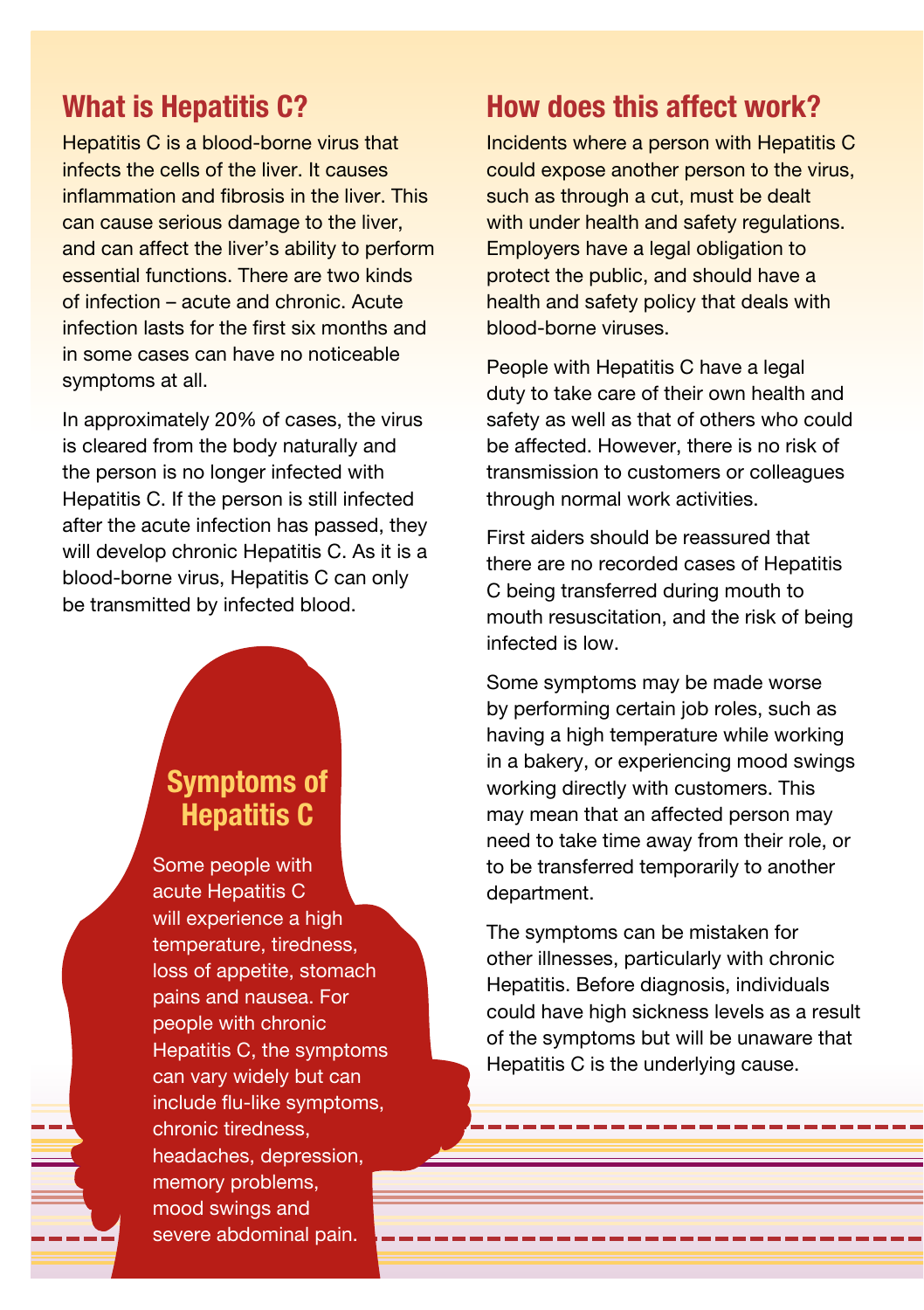Treatment for chronic Hepatitis C can last between three and nine months, and the person is likely to be off work for at least part, if not all, of the treatment. Even if the treatment is successful, people may still be suffering from secondary illnesses. such as liver cirrhosis or depression.

## **What support can be offered?**

People with Hepatitis C can suffer stigmatisation, harassment and discrimination. People can feel uncomfortable about declaring their illness, which makes supporting them in the workplace complex.

Support at work may include:

- Ensuring members can stick to their medication regime and securing a private space to use.
- $\bullet$  Recognising the impact the symptoms can have on day to day work.
- Securing regular rest breaks.
- Looking at amending duties or hours.
- Addressing instances of discrimination at work.
- **Arranging blood-borne virus** awareness training for managers and colleagues.
- $\bullet$  Ensuring members have appropriate time off for appointments and treatments.

You may be in a position where a member discloses their illness to you as a rep, but does not want their manager to know. It is important to ensure members with Hepatitis C know that their confidentiality is protected by law.

\_\_\_\_\_\_\_\_\_\_\_

# **Hepatitis C and the Equality Act 2010**

Under the Equality Act 2010, a person is considered disabled if they 'have a physical or a mental impairment which has a substantial, long term, adverse effect on their ability to carry out day-to-day activities'.

Very few disabilities are automatically covered by the Equality Act with the exception of HIV, Cancer, Multiple Sclerosis, severe disfigurement, and being registered blind or partially sighted. Everyone else will have to show that they fit the above definition.

If you can show that the member meets this definition you will have a much stronger case in arguing that the employer should support the member and make reasonable adjustments.

When deciding if a member is covered by the Equality Act you need to consider the following five questions:

#### **1. Does the member have a physical or mental impairment?**

Hepatitis C is a blood-borne virus which affects the liver's ability to function normally, causing physical symptoms and damage to internal organs. It is therefore a physical impairment.

#### **2. Is it more than a trivial condition?**

The severity of the symptoms varies between individuals and according to whether the person has acute or chronic Hepatitis C. However, in either case, if untreated, Hepatitis C can be fatal and it is therefore clearly not a trivial condition.